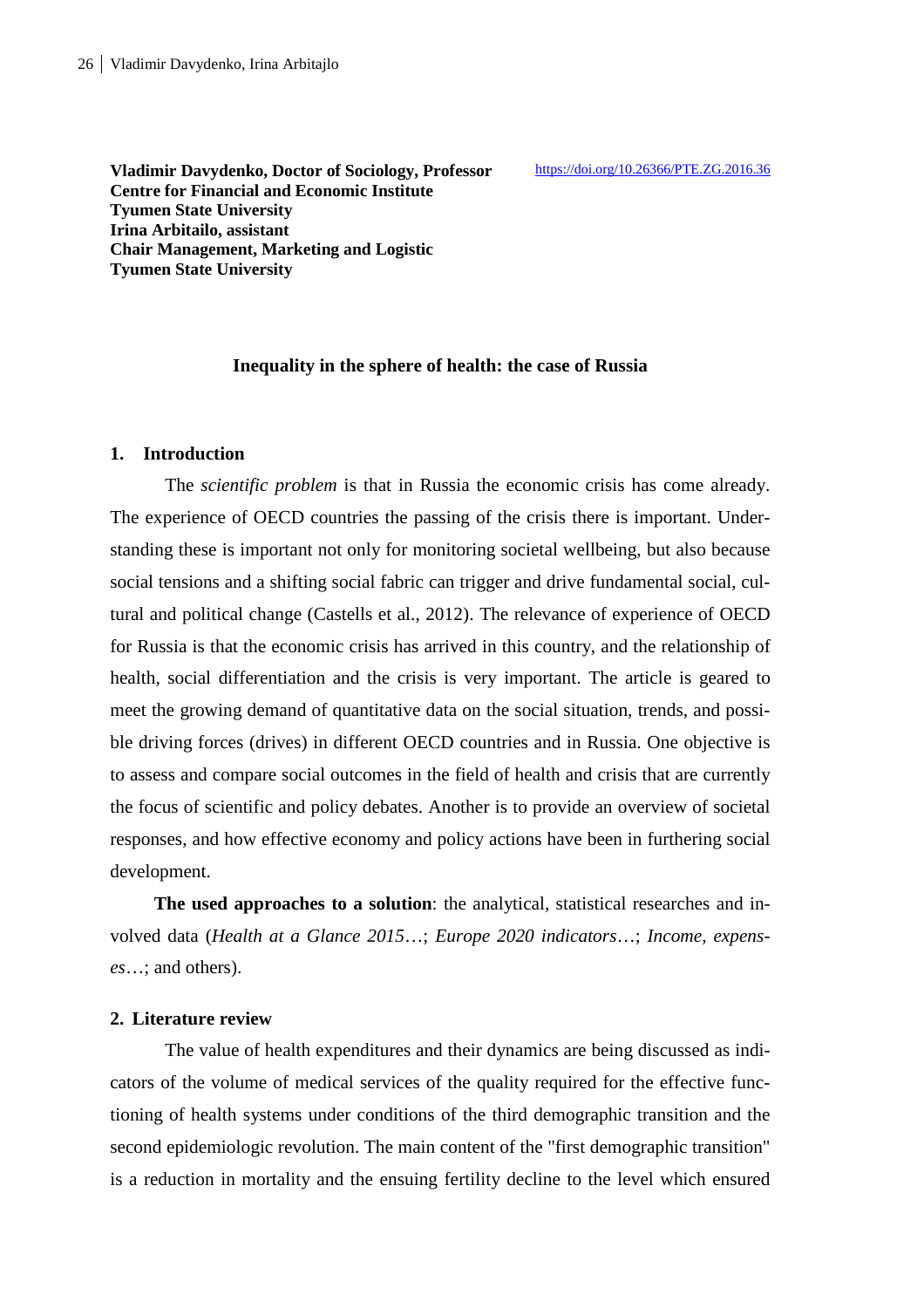approximately zero population growth that occurred in Europe, mostly before the Second world war (Lesthaeghe, van de Kaa 1986; van de Kaa 1987; Lesthaeghe 2010).

One of the founders of the theory of the first demographic transition is F. Notestein, who first wrote a classic article about the first demographic transition (Notestein 1945). In the work of van de Kaa, there is also the explanation of the mechanism "the first transition to low fertility". He was called as "indirect determinants" this transition, industrialization, urbanization and secularization (van de Kaa 1987, 5).

The beginning of the "second demographic transition" dates from the mid 1960 ies. Specific determinants of the "second demographic transition": rising incomes, economic and political security which democratic welfare States offered their citizens. "Trigger" the second demographic transition is detected in the economic, social and political spheres. Relatively recent concept of a "third demographic transition" refers to the specific important stage of a single global demographic process.

According to D. Coleman's third demographic transition is, first of all, changing the ethnic, cultural, socioeconomic, socio-differentiating structure of the population of the host countries as a result of immigration. The prerequisites for such immigration creates a low birth rate in host countries where the population does not play. They are forced to compensate for the decline in the population, accepting large numbers of migrants, and generates a phenomenon of a "third demographic transition" (Coleman 2006).

Speaking about the dangers of mass Latin American immigration to the United States, Huntington points to the "differences irreconcilable" (irreconcilable differences) in the culture and values of Mexicans and Americans. He talks about the differences in the understanding of social and economic equality, distrust of people outside their family; unlike Americans, Mexicans do not consider education and hard work as the path to material prosperity, they have a weak desire for education, while poverty is perceived as a dignity, without which it is impossible to go to heaven (Huntington 2004). Bjørnskov takes a closer look at the importance of fractionalization for the creation of social trust (Bjørnskov 2008).

The theory of epidemiological transition is generally perceived as relevant only to the explanation of the mechanisms and characteristics of mortality decline over the last centuries (Omran 1971). During the first epidemiological revolution, the main objective of the health strategy was to "treatment until recovery" which was successfully resolved in the most developed countries in the mid-20th century. During the second epidemio-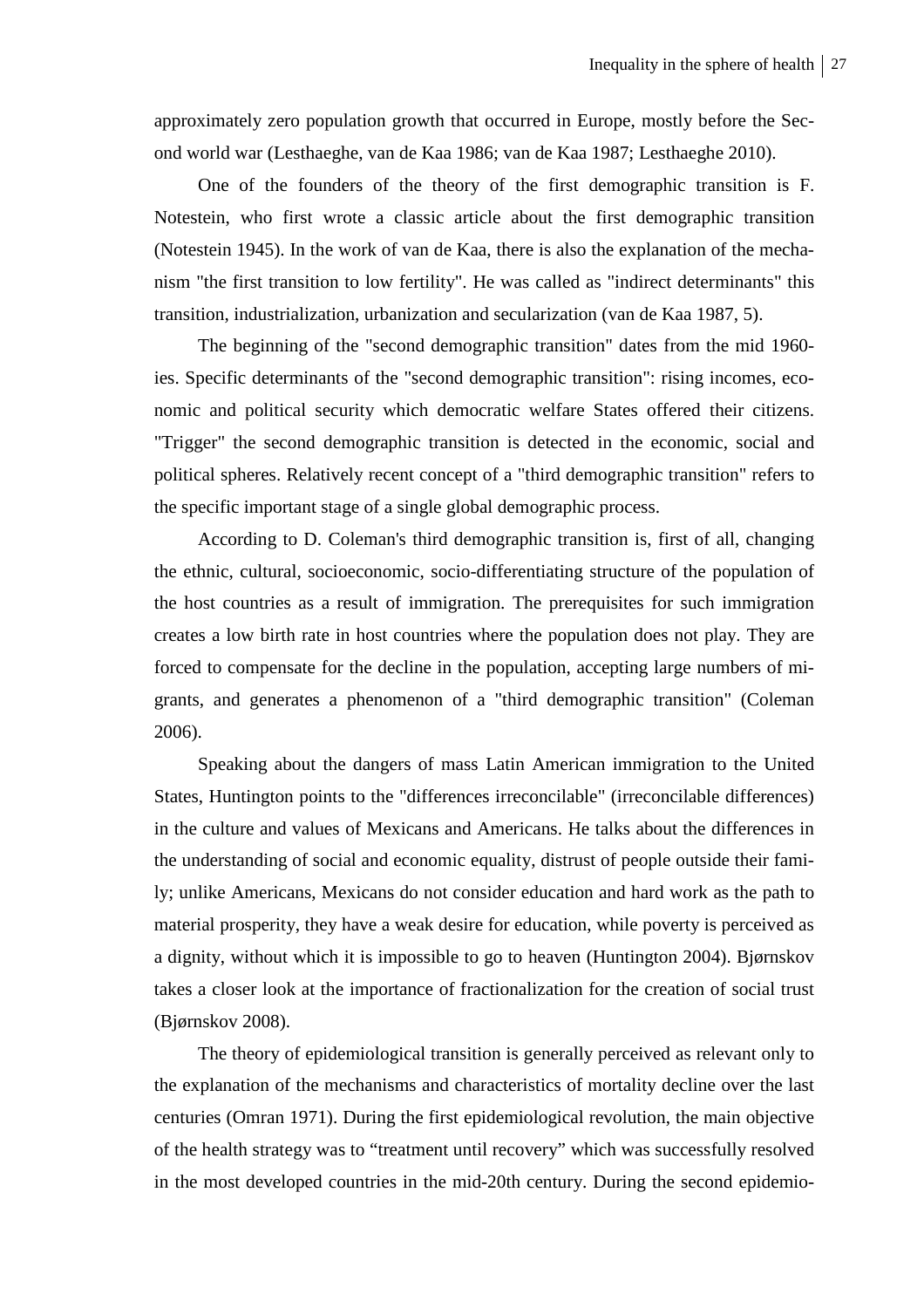logical revolution, the main task of health was the prevention strategy and the "distancing fatal complications" the long-term ongoing chronic diseases. M. Terris talks about two epidemiological revolutions (Terris 1985). The term "epidemiological" is as indicating the nature of mass phenomena. Health status is a fundamental objective of health care systems, but improving health status also requires a wider focus on its social determinants, making health a central objective of social policy.

The links between social and health conditions are well-established. Indeed, economic and educational gains, public health measures, better access to health care and continuing progress in medical technology, have contributed to significant improvements in health status, as measured by life expectancy. Health problems can sometimes have origins in interrelated social conditions – such as unemployment, poverty, inadequate housing. For example, the poorer individuals, who generally have greater needs for medical care and also more likely to cut costs thus expose themselves to significant risk (Edwards 2008; Schoen et al. 2011). With household budgets under pressure of the crisis, families have reduced the use of conventional medical services since the economic crisis, especially in countries with health insurance plans, high co-pay. For example, in a study in the United States, 27% of respondents stated that they reduced their use of health services in 2009 (Lusardi et al. 2010). Such models highlight the significant risk of income losses translating into lower utilisation of health care services and, subsequently, into poor health. A study by Tefft and Kageleiry finds that a 1% increase in unemployment in the United States is associated with a 1.6% lower use of preventive care facilities (Tefft and Kageleiry, 2013).

There are also large differences in self-reported health between different socioeconomic groups, e.g. by income level or education level. For example, for Europe, the latest data show that in all countries families with low incomes above the average «*unmet medical needs*». Often the health focus is on objective health indicators. More subjective population-based indicators of health, such as perceived health status can be important to assess overall well-being. For example, in all OECD countries, the share of persons with low incomes reported "good" or "very good" perceived health status is significantly lower by 61% than the proportion of 80% among higher paid workers (*Society at a Glance 2014*…, 27). Canada, New Zealand and the United States are the three leading countries, with about nine out of ten people 90% reporting to be in good health (*Society at a Glance 2014*…, 124).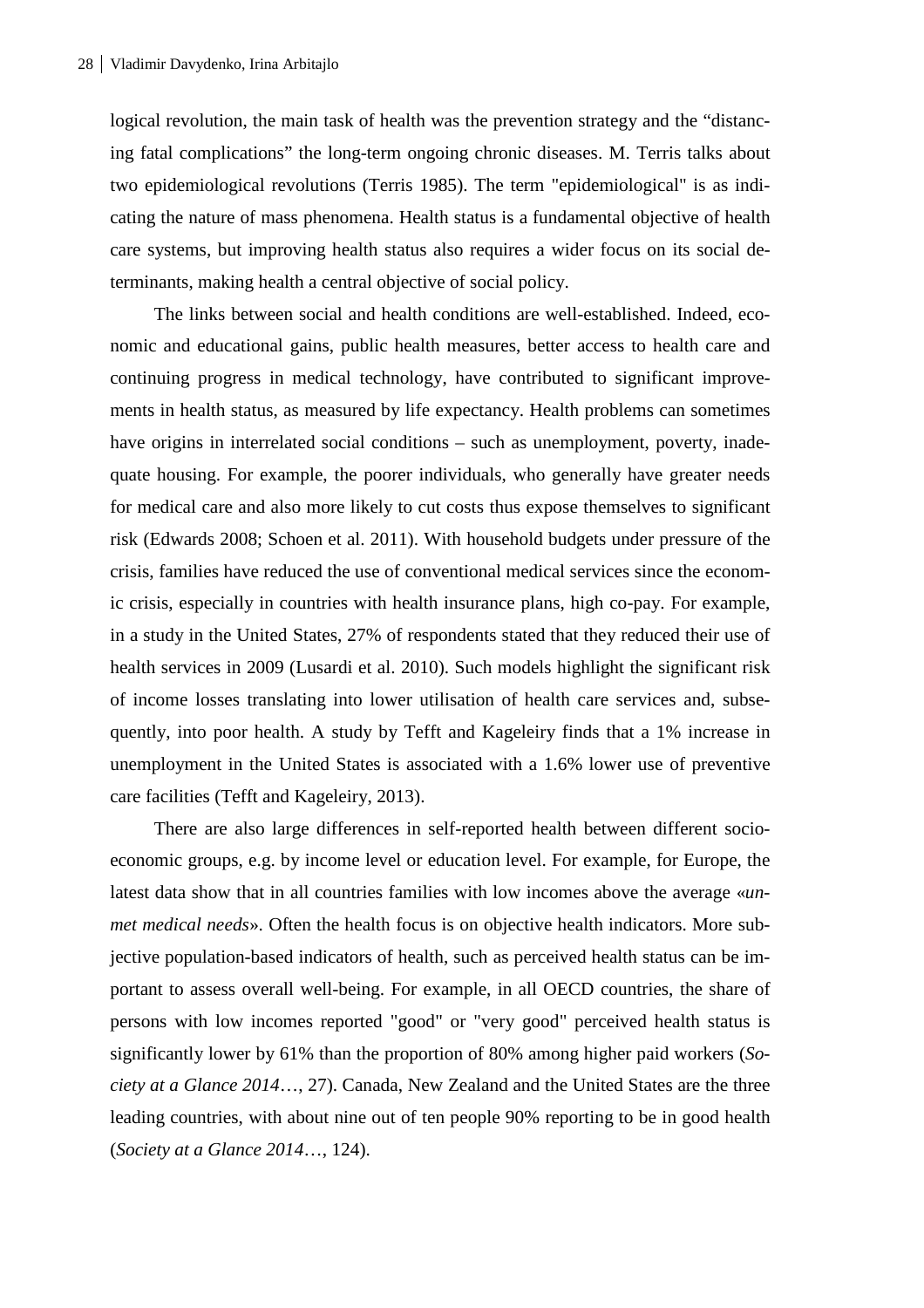Economic downturns may result in lower rates of health care use if more people feel they cannot afford it, for example when private health insurance is tied to employment. Moreover, in response to deteriorating public finances governments may cut health spending and, by the same token, their health care provisions (Vangool 2014).

The family [household] with low income in four to six times more likely to report unmet need for medical care and dental care for financial or other reasons, than those with high income. In some countries, as Greece, the proportion of people reporting some unmet needs for medical assistance more than doubled during the economic crisis (*Health at a Glance 2015*…).

#### **3. The hypothesis of research**

Russia and its separate regions have not coped with the challenges of the second epidemiological revolution, and failed to implement prevention strategies and the "distancing fatal complications". This has affected particularly severely on the poorer segments of the population, which, in particular, cannot pay for high-performance and high-tech medicine.

## **4. The results of scientific research**

Let's consider the statistical and analytical material assembled by the authors to test the hypotheses of the study. The significant progress in a health care sector made in the last decades had the extremely uneven character. For example, considering a remaining life expectancy at the birth – the main indicator of quality of a health care system in criteria of an assessment of the World Health Organization (WHO), it is possible to reveal burning issues of an inequality. Apparently from figure 1, the most part of the world countries promoted on the way of increase in life expectancy at the birth, but at the same time there is a considerable number of the countries which are sharply lagging behind on this indicator.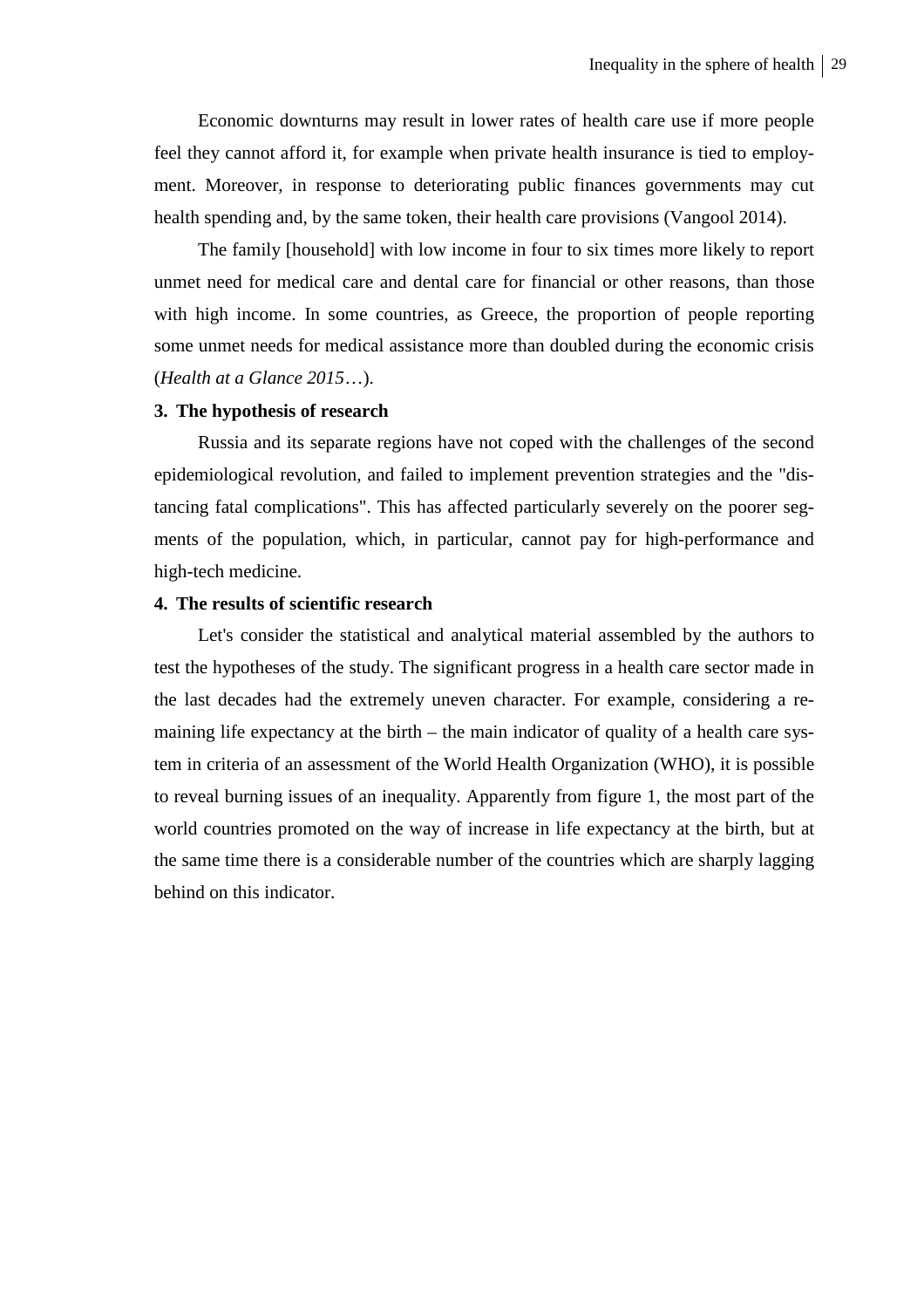

**Figure 1. Average life expectancy at birth (2013)** 

Source: United Nations Development Programme (UNDP), http://hdr.undp.org/en (6.03.2016).

Expenses on health care is the most general and key part of political sensitivity of a health care system on care of a health state. As it is possible to notice (Figure 2), the gap in the level of health care system financing a remains between the certain countries. Despite the variety, health care systems of EU countries have a set of general characteristics.



**Figure 2. The health expenditure per capita as % of GDP**

Source: World Health Statistics 2015, http://www.who.int/gho/publications/world\_health\_statistics/ 2015/en/ (6.03.2016).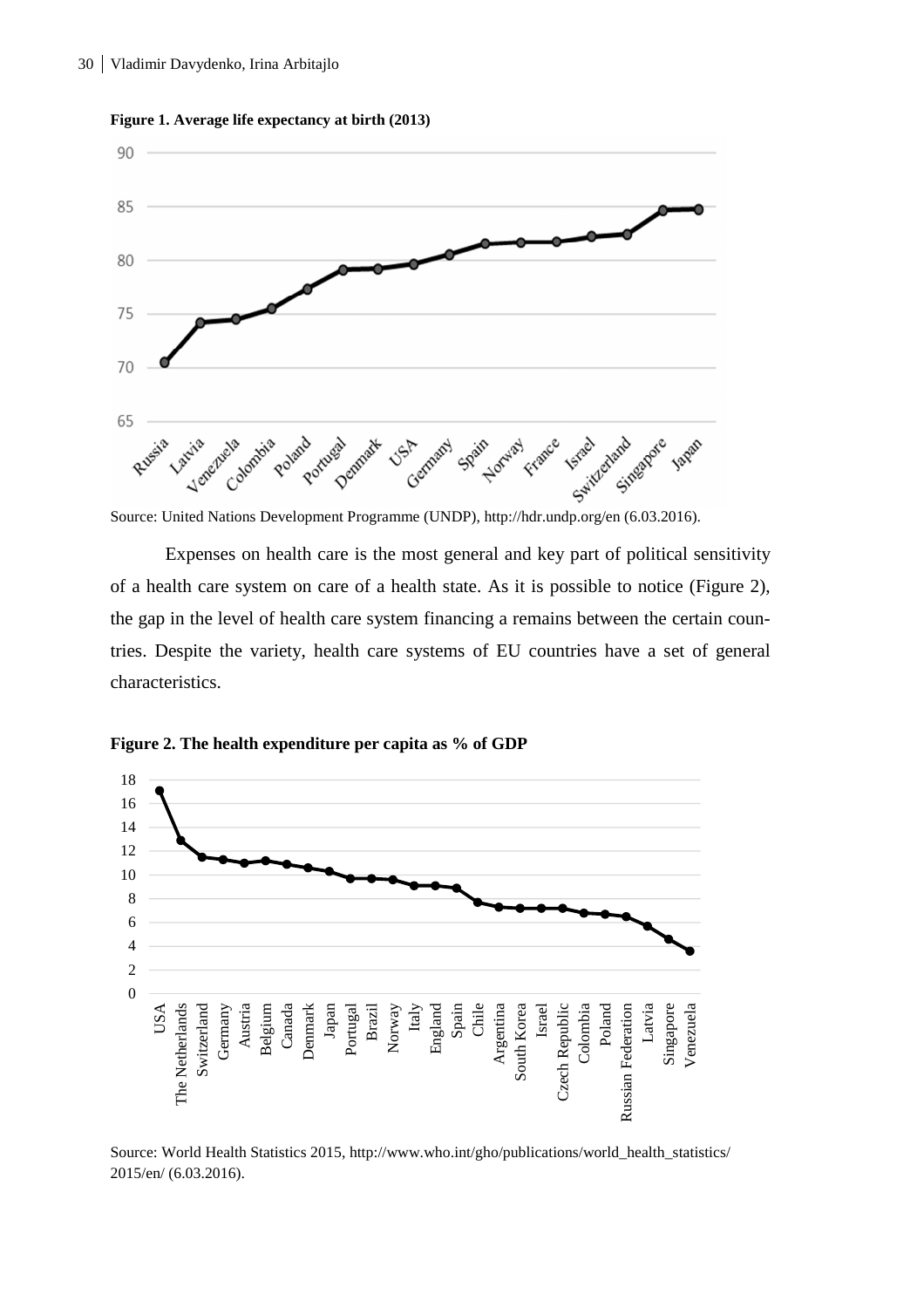First, in all countries there is a system of collective financing founded on the principle of solidarity which more often is called system of medical insurance. Medical insurance plays an essential role since covers the most part of medical expenses in connection with accidents and diseases and guarantees to each citizen access to very wide row of medical goods and services.

The health care systems structure in the different countries of Europe differs, however a general characteristic for health care systems structure in all countries of Europe is that all of them are based on the fundamental solidarity principle. For this reason, it is possible to speak about social model of health care in Europe. However now the complex problem rises before the new State Parties of the European Union and the developing states trying to correspond to level: they should raise expenses on health care gradually to reach Central European level. Meanwhile, the arising financial squeezes, and also regulation of public finances by the European Union strongly complicate achievement of this purpose. On the basis of identification of many European countries health care systems tendencies accurate, disturbing forecasts concerning the future began to express. According to it long-term goals are defined: first, restriction of public financing; secondly, medical services rationalization; thirdly, reduction of the list and volumes of medical services; fourthly, control over the prices; fifthly, transfer of expenses burden on patients. In spite of the fact that measures for decrease in an inequality in Europe are taken for the last years, in a number of the countries is shown the increasing concern in that these distinctions and manifestations of an inequality and injustice continue to extend that is especially visually shown in the countries of the Central and Eastern Europe where these manifestations and distinctions are absolutely unprecedented on the scales for industrialized countries this century. In some countries – such as the Russian Federation where the general deterioration of the population health state is available, – the amplified inequality and inequality are a drama consequence of the hardest social and economic shocks. Let's consider in more detail to an inequality question in the health sphere in modern Russian society. The cause is such factors as a level of living, educations, the social environment, type of employment, social and economic conditions, responsibility degree which influence as incidence of the individual and acquisition of illnesses by it, and preservation of health and possibility of its treatment. The social status of the patient has major importance under equal conditions of the address to the expert and equal opportunities of diseases diagnosing and their treat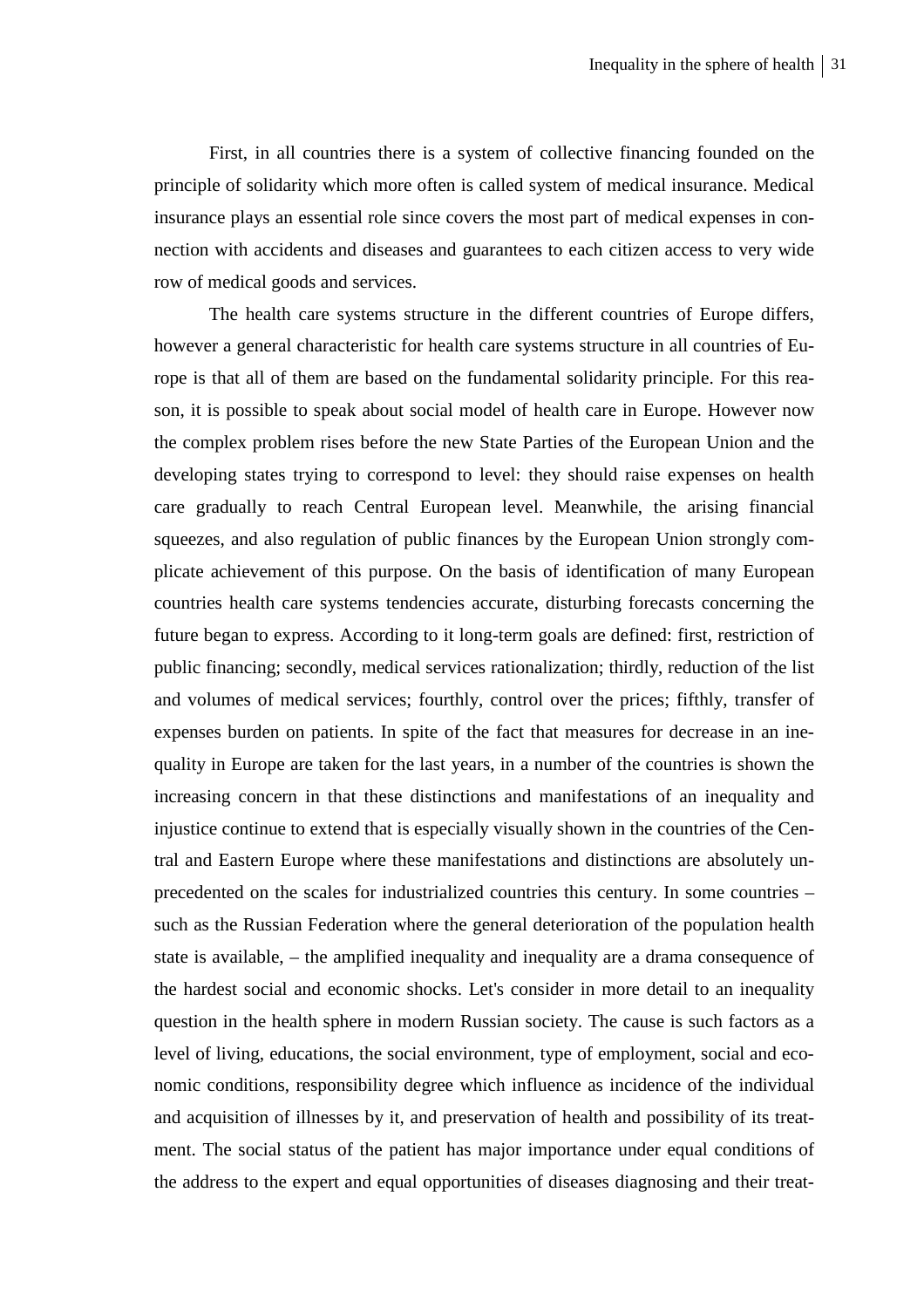ments. The inequality in the health sphere can be described in three main measurements. First, geographical factor: level of health care availability correlates with a settlement size. Moreover, the interregional inequality as financing and a level of a health care system development in different regions very strongly differ is brightly expressed.





Sources: Ministry of Finance of the Russian Federation, calculations of Center of Development Institute of NIU HSE. Comments on the state and business No. 103. On October 16 – on November 13, 2015. Center of Development institute of National Research University "Higher School of Economics", 21.

Secondly, socio-economic factor: level of health care availability also correlates with the social status and position of the individual. So, the level of the income defines distinctions in vital standards – quantity and quality of the consumed goods and services. Caloric content, a variety and balance of food, protective and sanitary and hygienic properties of the used clothes and footwear, convenience and comfort of a microenvironment of dwelling, in turn, depends on it. Distinctions in vital conditions form unequal opportunities of adaptation, ability to cope with physical and emotional activities. The inequality in vital standards defines an inequality of opportunities in use of effective measures and ways in fight against the arising deviations from health. The Russian health care system is characterized by essential distinctions in requirements of different social and economic classes. Discrimination of separate groups, such as homeless, needy, migrants is widespread. The range of social and economic inequalities is wide: gender and age, educational, racial and ethnic, professional, imperious, it is mate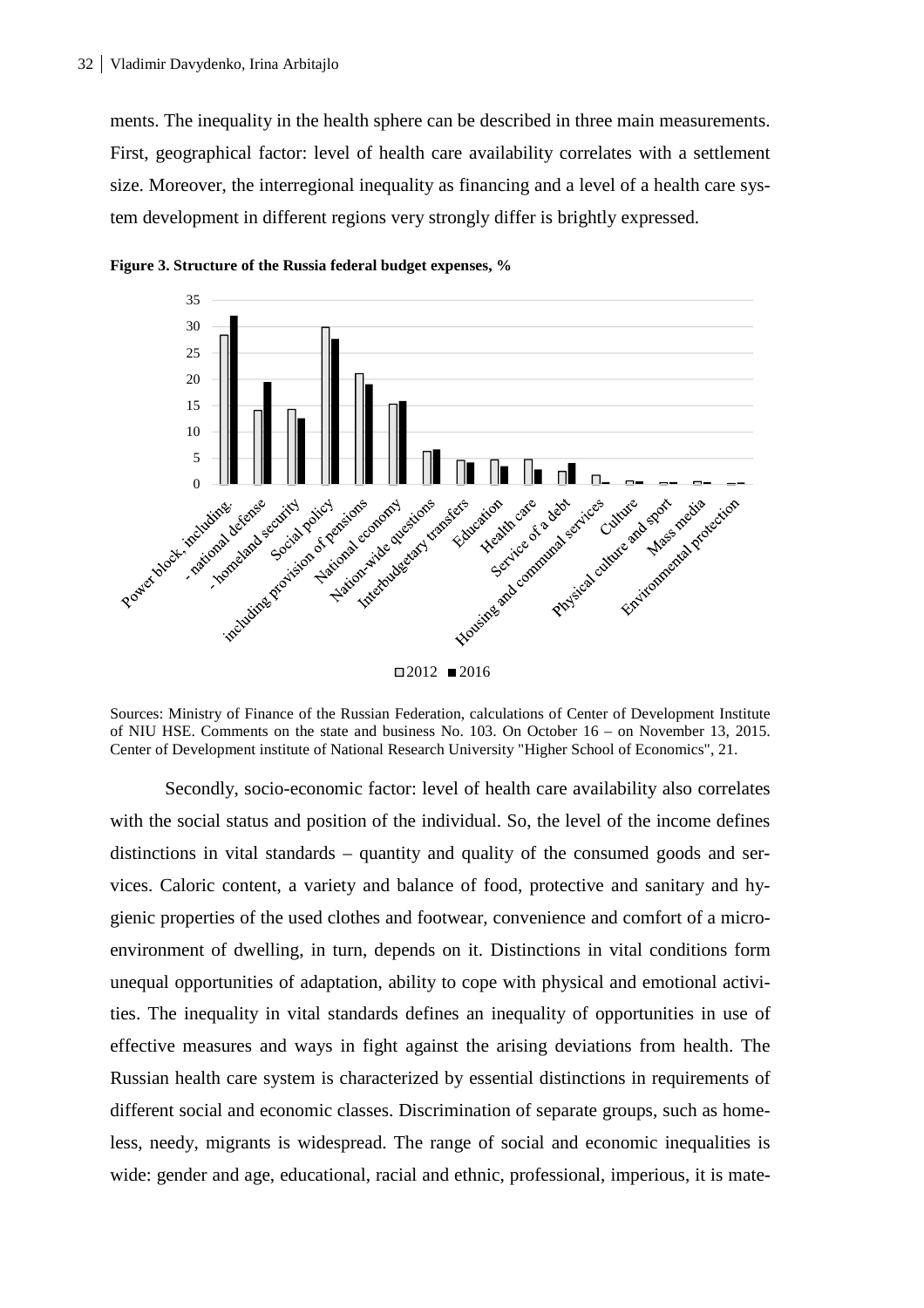rial – property, territorial and so forth. Anyway existence of social and economic inequalities is violation of a social justice principle. The structure of expenses of the federal budget of Russia in dynamics of 2012-2016 is presented on Figure 3. As we can see from Fig. 3, in structure of the Russian federal budget expenses, first of all nation-wide expenses on management are priority. The share of these expenses grows: in comparison with 2012 in 2016 this growth made 08-0,9 percentage points. A defense expenditure in 2016 grew in comparison with 2012 by 5 percentage points. It has very large financial resources, which go from the pockets of ordinary citizens of Russia on military and administrative expenses.



**Figure 4. General government expenditure on health per capita, in USD, 1995-2013** 

Sources: Global health expenditure database, http://apps.who.int/nha/database/Country\_Profile/ Index/en (6.03.2016).

For the effective functioning of health systems in terms of the second epidemiological revolution and prevention strategy the "distancing fatal complications" should be aimed at increasing life expectancy, reducing premature mortality, in particular mortality in working age. In the health-care system the implementation of this strategy requires the equipping of medical facilities with the latest equipment and the number of staff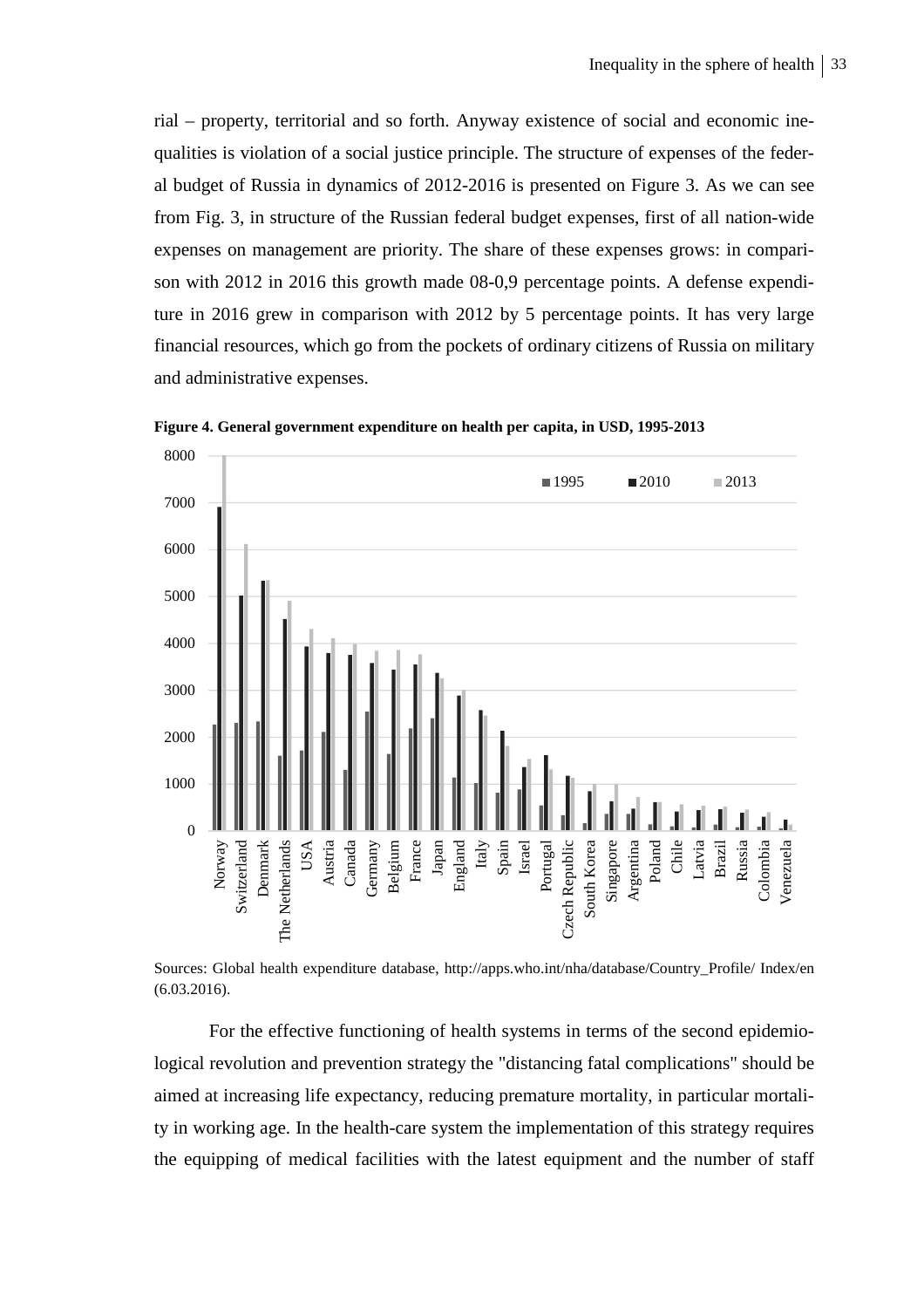employed in the health, stimulates the rapid development of medical science and pharmaceutical production. However, all this leads to a significant increase in the cost of medical care and the resulting expansion of health care costs. Illustrative in this regard is the fact that almost all developed countries since the second half of the twentieth century and early twenty-first century saw a rapid and significant increase of health expenditure positively correlate with increasing life expectancy and reducing premature mortality. In Figure 4 presents total public expenditure on health per capita in US dollars in the period 1995-2013. We see that all significantly ahead of countries such as Norway, Switzerland, Denmark, Netherlands, USA and from substantially behind countries such as Poland, Chile, Latvia, Brazil, Russia, Colombia, Venezuela. These data clearly represent the attitudes top elites of these countries to medicine and health care.



**Figure 5. Life expectancy at birth, 1970 and 2013**

Source: *Health at a Glance 2015: OECD Indicators*, http://dx.doi.org/10.1787/health\_glance-2015-en (6.03.2016).

Figure 5 presents the data on the basis: "life expectancy at birth" in the period 1970-2013, the countries of the world which show how demographic and epidemiological transitions was carried out actually (*Health at the Glance 2015…*). We can see that in 2013, life expectancy on average across OECD countries amounted to 80.5 years, the growth amounted to more than ten years since 1970. Although the life expectancy in countries such as India, Indonesia, Brazil and China remains well below the OECD average, these countries have achieved considerable gains in longevity over the past dec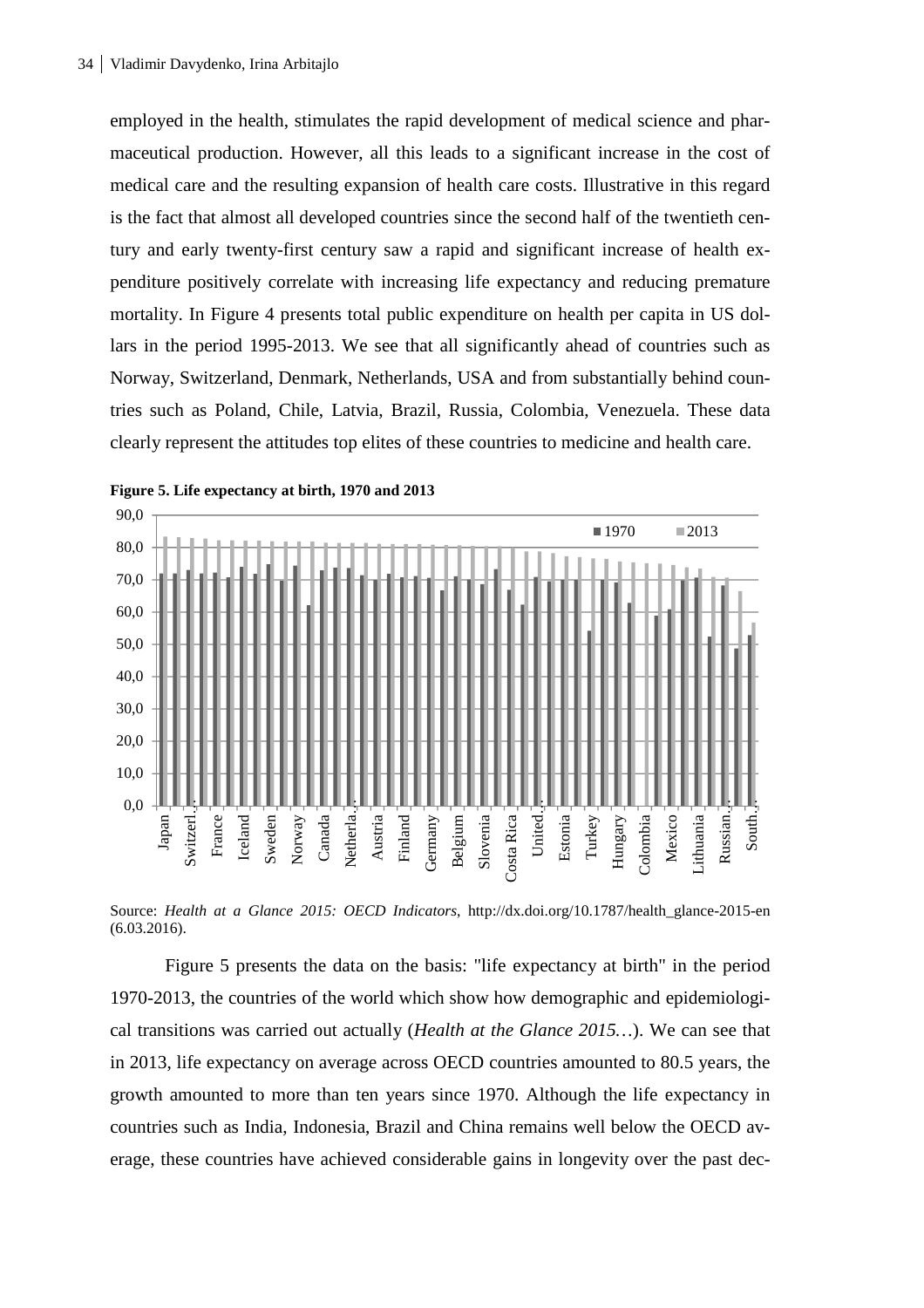ades, with the level converging rapidly towards the OECD average. The least progress was in Russia, mainly according to experts, due to the impact of economic transition in the 1990-ies and the rising risk of morbidity because of inappropriate behavior among men, in particular, the growth of alcohol consumption. Among the rapidly progressing countries by the sharp increase in life expectancy it should be noted that countries such as Korea, Chile, Turkey, Indonesia, India, that quickly closed the gaps between life expectancy 1970 and 2013 (Fig. 5).

Figure 6 presents the ratio of the data "life expectancy at birth and health spending per capita, \$ USA" (2013) (*Health at a Glance 2015*…), performed in Cartesian coordinates, allows you to show figuratively the place of any country in the world to implement the second epidemiologic revolution. As you can see, the higher the health expenditures per capita are associated with higher life expectancy at birth, although this ratio tends to be less pronounced in countries with the highest health spending per capita. Japan, Spain and South Korea stand out as having relatively high life expectancy. United States of America and Russia stand out as having relatively low indices of life expectancy, given the high level of spending on health care in the United States of America and the relatively low level of expenditure on health in Russia. In the United States, the gains in life expectancy over the past few decades have been more modest than in most other OECD countries.



**Figure 6. Life expectancy at birth and health spending per capita, US\$, 2013**

Source: *Health at a Glance 2015: OECD Indicators*, http://dx.doi.org/10.1787/health\_glance-2015-en (6.03.2016).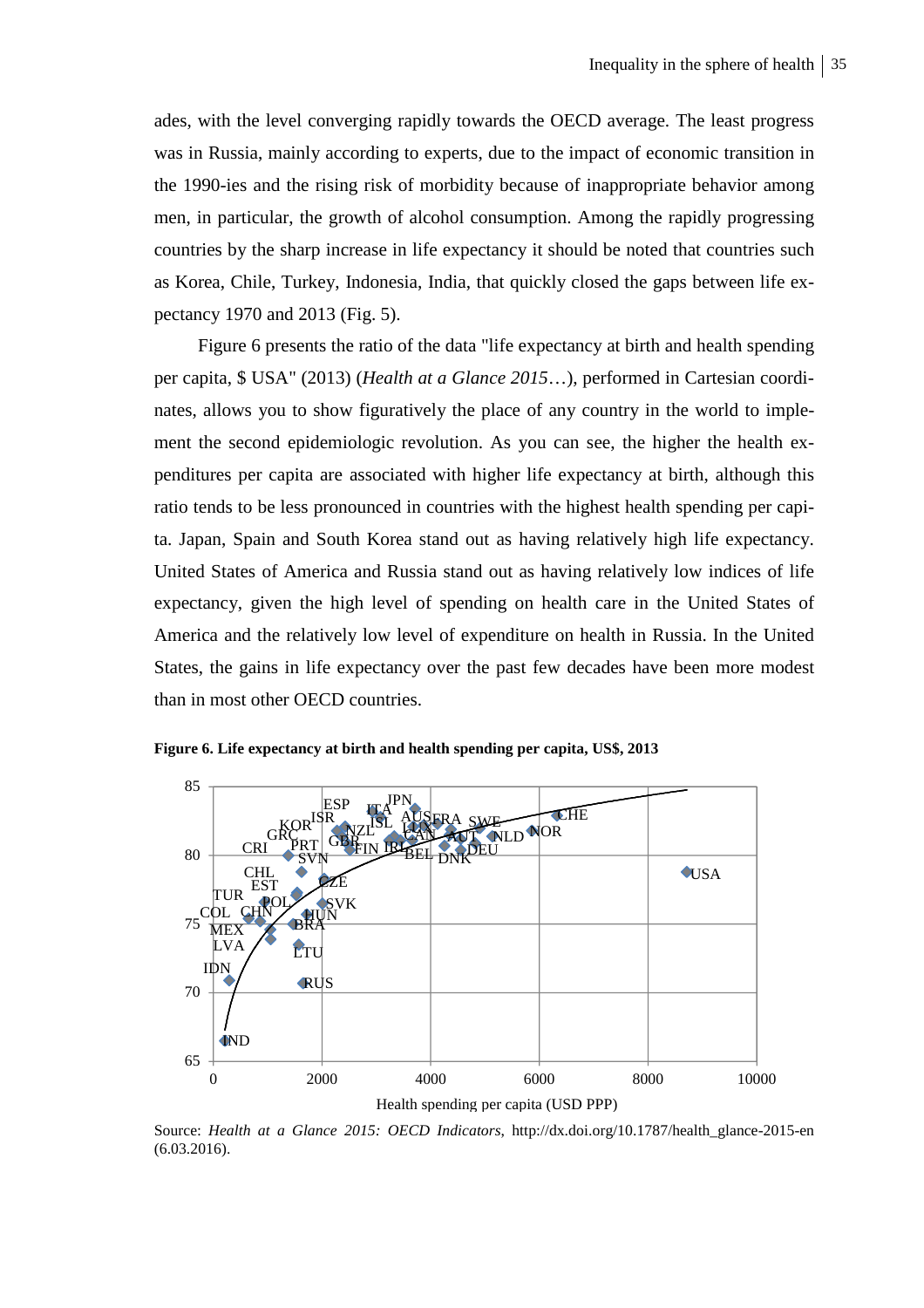While life expectancy in the United States used to be one year above the OECD average in 1970, it is now more than one year below the average. Many factors can explain these lower gains in life expectancy, including: 1) the highly fragmented nature of the US health system, with relatively few resources devoted to public health and primary care, and a large share of the population uninsured; 2) health-related behavior's, including higher calorie consumption per capita and greater obesity rates, higher consumption of prescription and illegal drugs, more deaths from road traffic accidents and higher homicide rates; and 3) adverse socio-economic conditions affecting large segments of the US population, with higher rates of poverty and income inequality than in most other OECD countries (Woolf, Aron 2013; National Research Council… 2013] (Figure 6).

We see that Russia is not only much inferior to the most developed countries in terms of "Life expectancy at birth in the ratio with health spending per capita", but despite the higher economic growth in 2000-ies, chronically lags behind European and other countries with economies in transition with similar and even lower levels of economic development (Figure 6).

It should be noted that in such a *bad "case of Russia"* there are two fundamental reasons: an accelerated process of commercialization of health care in Russia and legally limited opportunities to increase public financing (especially significant in the context of economic recession), including by abolishing a progressive scale of taxation of income of individuals and substituting a flat income tax of 13% of the income of the individual, is almost unparalleled elsewhere in the world. Since 2012, the Russian government took the decision to increase salaries of health. The increase in salaries of medical workers could only be encouraged if not carried out at the same time "optimization" of health care costs, which has resulted, in particular, in the elimination of "unpromising" medical institutions and increase work load of employees. Such "optimization" could lead not to improved access to health services and improving their quality, but opposite results. In Russia severely lacks the necessary financial resources for the development of medical science and medical education, increase the number of medical personnel, building hospitals, and creating the pharmaceutical industry, large-scale sanitary-epidemiological actions. All these are no simple tasks, but their decision can be based on the borrowing ready-made "tools" and state paternalism and is very effective, because it allows you to jump through the whole stage of gradual development it took for the countries of the pioneers (Вишневский 2015). About the plight of the poorest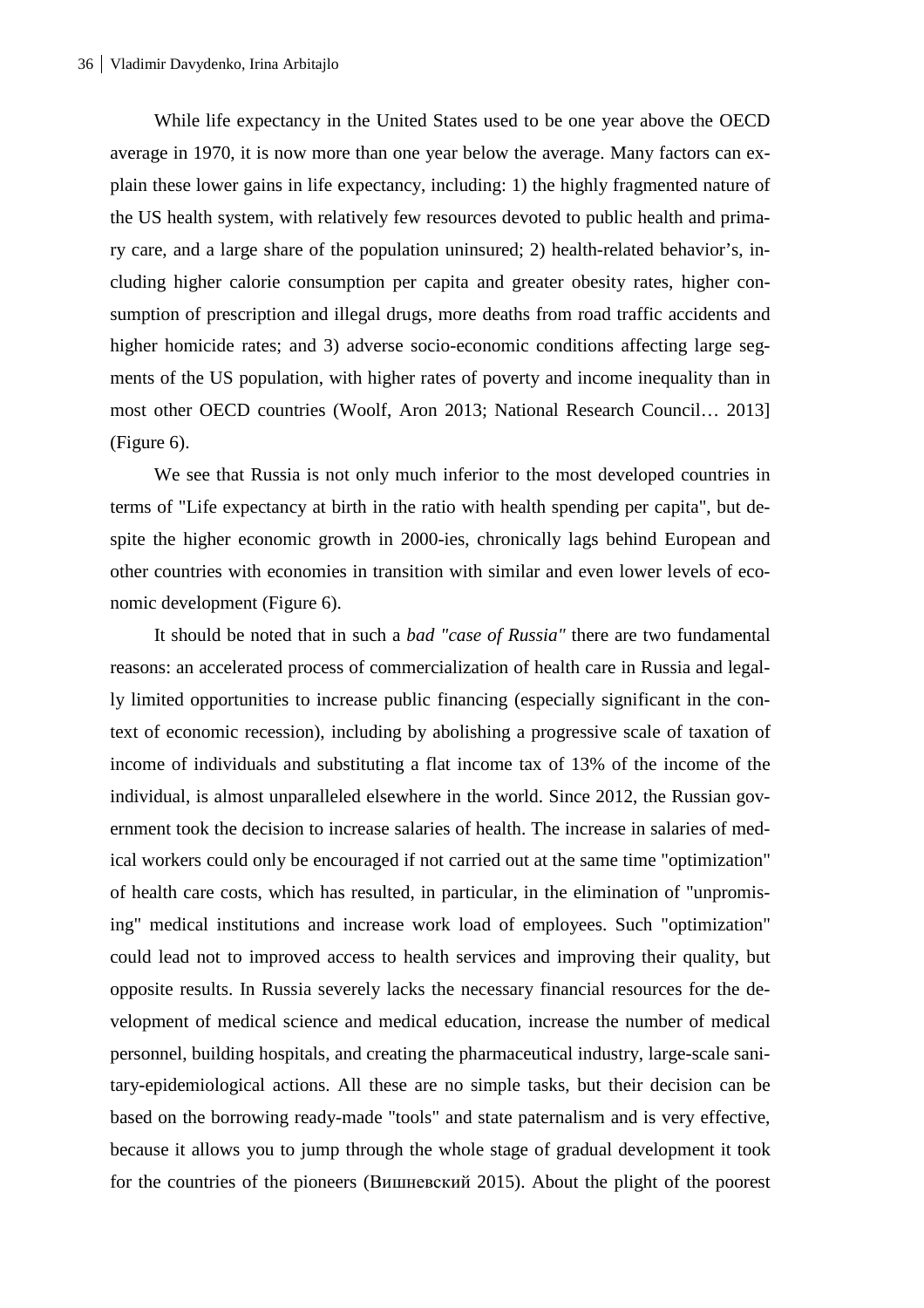Russian households and low availability of paid medical services according to the data of numerous sample surveys conducted in Russia (see data in collections: *Income, expenditures and household*… 2006-2016).



**Figure 7. Indicators on average household member in a month** 

Расходы на здравоохранение 20% населения с низкими среднедушевыми доходами (в среднем на члена домохозяйства в месяц, рублей)

Расходы на здравоохранение 20% населения с высокими среднедушевыми доходами (в среднем на члена домохозяйства в месяц, рублей)

Доля расходов на здравоохранение в валовом доходе 20% населения с низкими доходами (%)

 $\blacktriangleright$   $\blacktriangleleft$  –  $\vartriangleleft$   $\sqcap$  расходов на здравоохранение в валовом доходе 20% населения с высокими доходами (%)

Source: *Income, expenditures and household consumption in 2005-2015 in the Russian Federation*, "Statistical Bulletin", 2006-2016.

As we can see, according to the household budget survey, 20% of the wealthiest Russians in 2005-2015 accounted for more than half of the total volume of paid medical services, and the poorest  $20\%$  of citizens  $-1,8\%$ -2,1%, or about 30 times smaller (Fig. 7). This means that the least well-off Russians practically do not have access to paid medical services, in other words, they have to resort only to the "free" medical services, thereby initially limiting themselves to high-tech and costly medical care and, in fact, "to die on the street." This is a feature of the "bad case" of Russia in a medical context.

To respond to the new challenges of the second epidemiological revolution, Russia needs a new strategy, a new type of medical prevention aimed at the protection of health and life, new models of mass protective life behavior. All this requires a seri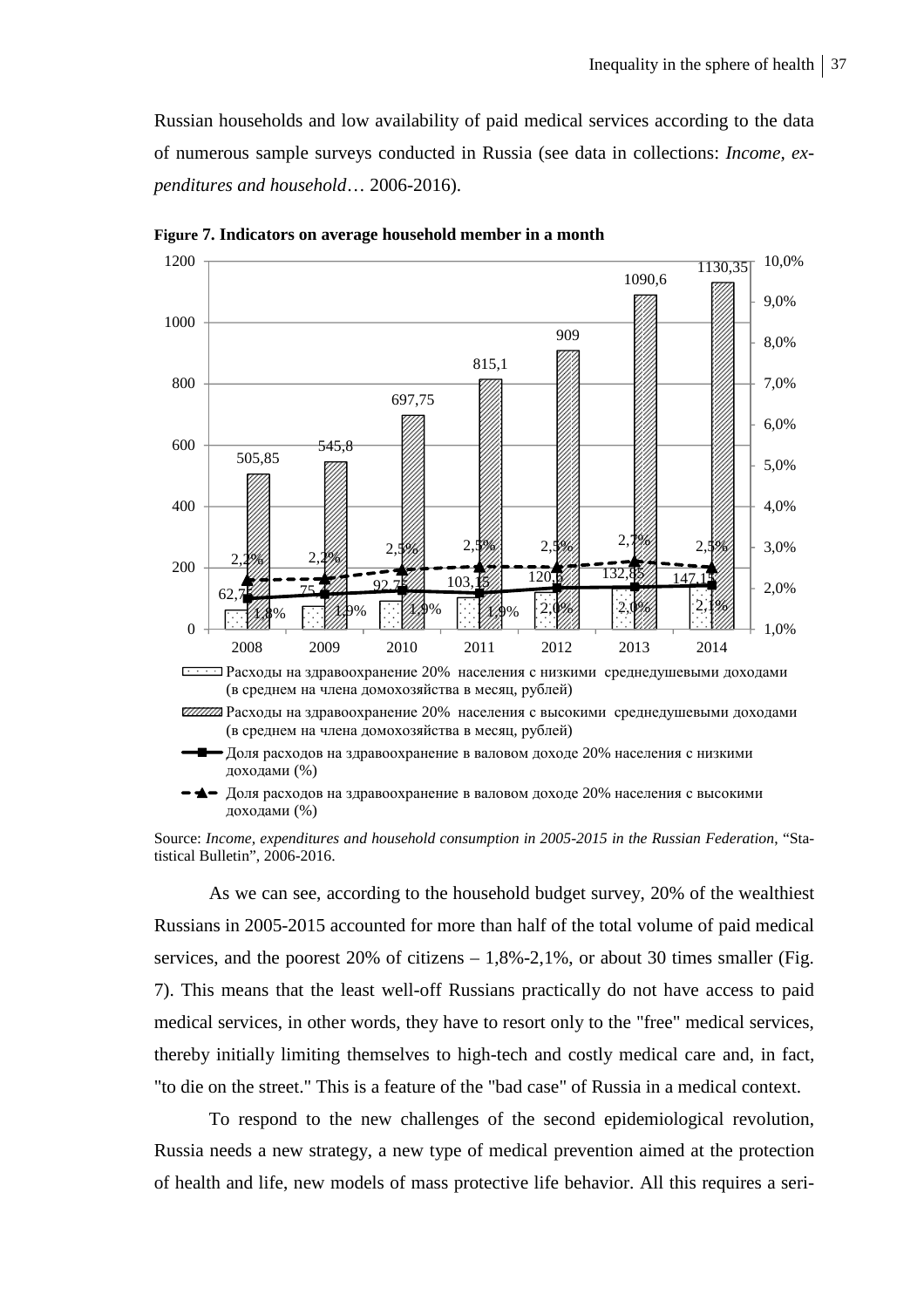ous revision of the old system of priorities both at the level of society and at the individual level. All of this requires far more than before, expenditures on protection and restoration of health, a more active and conscious attitude towards their health on the part of each person.

### **5. Conclusions**

The main objective of this article is to emphasize the magnitude and independence of the world are experiencing demographic change, including Russia. Demographic positions of all countries should be regarded as being on a single path of development. In this context, Russia is characterised as lower incomes compared with other developed countries and a much higher share of their socio-economic stratification and social differentiation. Stimulating rapid development of the private health financing, the Russian authorities have ignored, in fact, world experience in the development of health systems. Historically, the improvement of health system in developed countries was due to strengthening the role of the state in health organization and the transition from private to public funding. In this case, as shown by years of experience, the latter not only provides universal access to medical care, but also allows more efficient use of health resources. In Russia found the opposite trend to the global trend: by reducing the role of government in health organization and the transition from public funding to private funding. At the same time, Russia is characterised as lower incomes compared with other developed countries and a much higher shares of their socio-economic stratification and social differentiation.

General implications:

1. Transformations in the Russian health care in general, especially in its mass segment, finally turned into the process proceeding on not clear logic with unknown results for the medical personnel and unpredictable, sometimes lethal consequences for patients.

2. In words there was a wish "for optimization and modernization": increases of treatment medical aid and quality availability, decline in mortality, improvement of health and life quality, transition from financing of establishments network to a payment for work, reorganization of establishments network with amputation of excess links. In practice: the current achievements are reduced to that medical care becomes inaccessible to considerable part of the population, especially rural, loading of doctors increases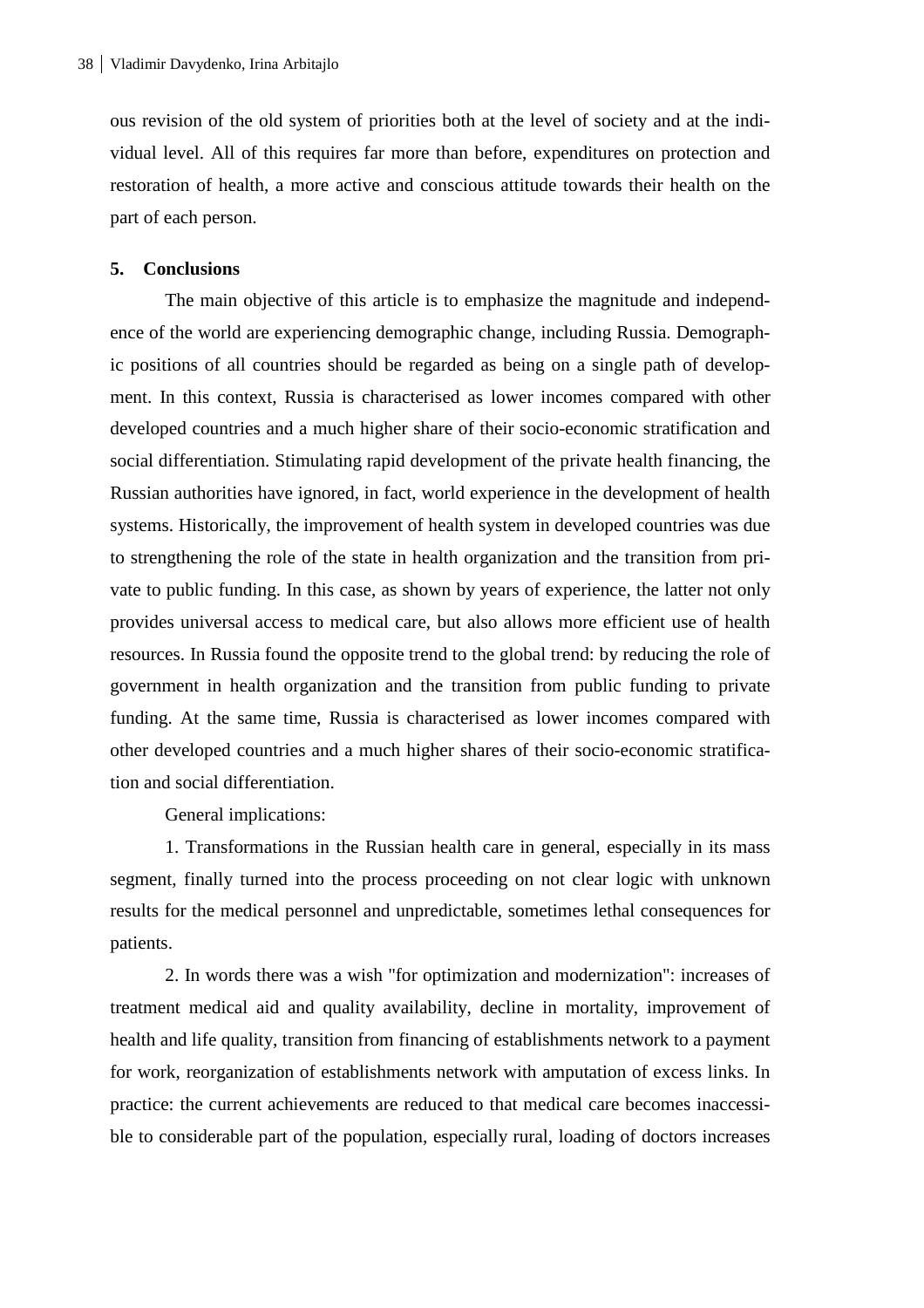to the detriment of quality of treatment, mortality grows in hospitals, incidence increases, doctors are occupied, besides the official duties, an intensive paperwork.

3. Medical care in Russia becomes more and more inaccessible, constantly and significantly rises in price and all the time is commercialized that conducts to the expressed dissatisfaction of patients (citizens, the population, clients), doctors, officials and bureaucrats from medicine.

4. Many actions which are officially represented as "the population improving health" in reality happens that at all it does not improve.

5. At the same time, the positive moments which are noted above are noted.

6. Results generalization of our research showed that criteria of an assessment of population health care system in the Tyumen region are: justice of use and distribution of resources; quality and efficiency of the provided services, transparency and the accountability of functioning of all system of the Russian health care (that is noted generally at the level of "due" – as "has to be", but in general "as if it is not noticed" at the level of "real" – as is actually).

7. Low expenses on health care per capita in Russia will lead to lower remaining life expectancy at the birth. According to the theory of "a vicious circle of poverty and diseases" factors (Winslow), in Russia in general the strengthened reproduction of unsuccessful circumstances of poor national groups through the closed cycles in development in the course of which they passes through a number of states is expected, as a result coming back to initial ("the circle became isolated"). While in rather rich Tyumen region, in this region high-quality growth of medicine is expected.

### **Literature**

- 1. Bjørnskov Ch. (2008), *Social trust and fractionalization: A possible reinterpretation*, "European Sociological Review", 2008. Vol. 4, № 3, pp. 271-283.
- 2. Castells M., Caraça J. and Cardoso G. (eds.) (2012), *After math: The Cultures of the Economic Crisis*, Oxford University Press, Oxford.
- 3. Coleman D. (2006), *Immigration and Ethnic Change in Low-fertility Countries: A Third Demographic Transition*, "Population a. Development Rev.", Vol. 32, No. 3, pp. 401-446.
- 4. Edwards R. (2008), *Who Is Hurt by Pro-cyclical Mortality?*, "Social Science and Medicine", Vol. 67, No. 12, pp. 2051-2058.
- 5. *Europe 2020 indicators of poverty and a social exception*, http://ec.europa.eu/eurostat/statistics-explained/index.php/Europe\_2020\_indicators \_-\_poverty\_and\_social\_exclusion (6.03.2016).
- 6. *Global health expenditure database*, http://apps.who.int/nha/database/Country\_ Profile/Index/en (6.03.2016).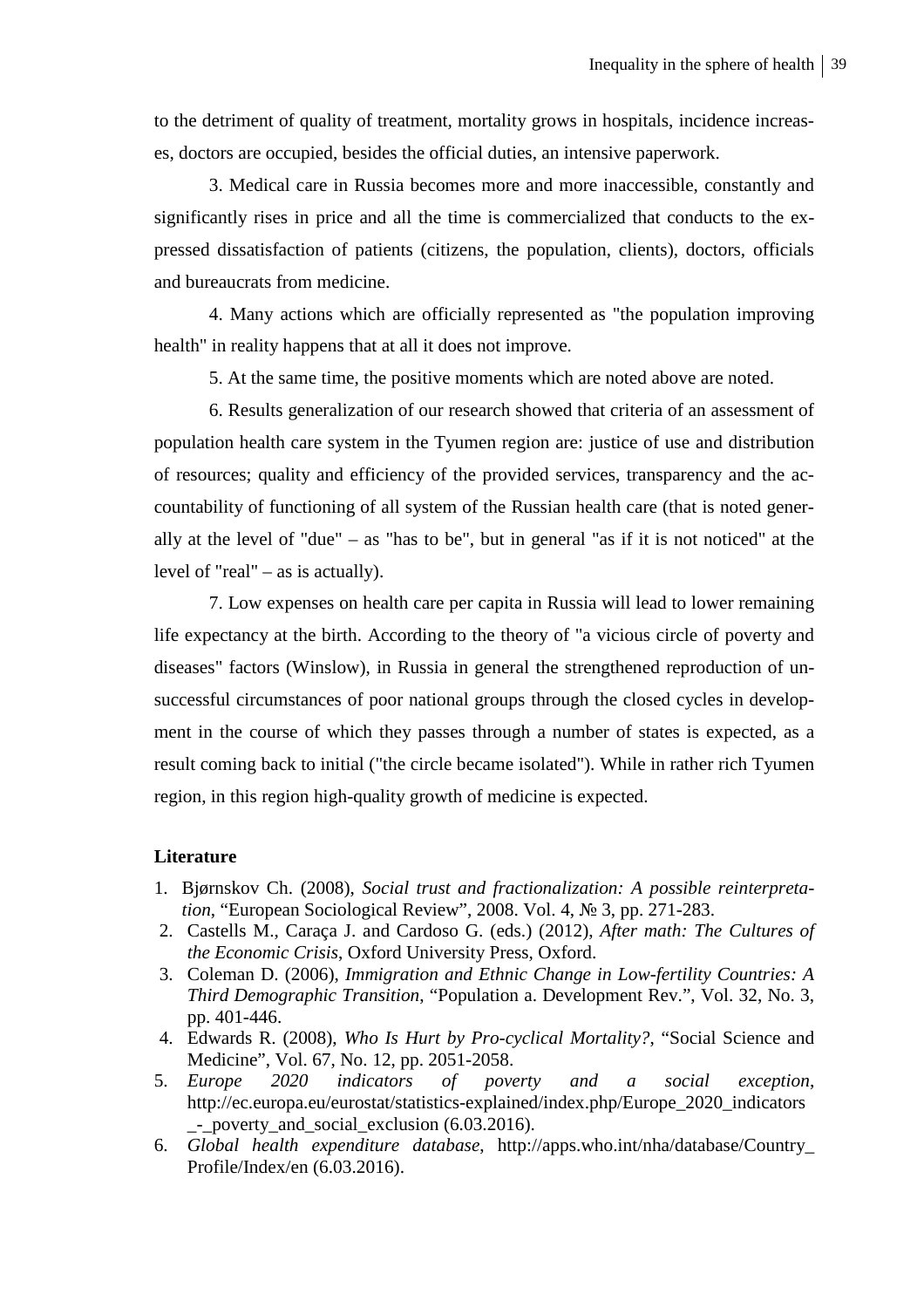- 7. *Health at a Glance 2015. OECD Indicators*, http://dx.doi.org/10.1787/ health glance-2015-en (6.03.2016).
- 8. Huntington S.P. (2004), *The Hispanic Challenge*, "Foreign Policy", March Apr.
- 9. *Income, expenses and household consumption in 2004-2015 (results of sample survey of budgets of households)*, M.: Federal service of state statistics of the Russian Federation (2005-2016).
- 10. Lesthaeghe R. (2010), *The Unfolding Story of the Second Demographic Transition*, "Population a. Development Rev." Vol. 36, No. 2, pp. 211-251.
- 11. Lesthaeghe R., van de Kaa D.J. (1986), *Twee demografische Transities?*, In: *Bevolking: Groei en Krimp. Mens en Maatschappij*, D.J. van de Kaa, R. Lesthaeghe (eds), Deventer: Van Loghum Slaterus, pp. 9-24.
- 12. Lusardi A., Schneider D., Tufano P. (2010), *The Economic Crisis and Medical Care Usage*, "NBER. Working Paper"*,* No. 15843.
- 13. National Research Council and Institute of Medicine (2013), *U.S. Health in International Perspective: Shorter Lives, Poorer Health*, Washington, DC: The National Academies Press.
- 14. Notestein F. (1945), *Population the Long View*, In: *Food for the World*, T.W. Schultz (ed.), Chicago Univ. Press, pp. 37-57.
- 15. Omran A. R. (1971), *The Epidemiologic Transition: A Theory of the Epidemiology of Population Change*, "The Milbank Memorial Fund Quart." Vol. 49, No. 4, Pt. 1.
- 16. Schoen C. et al. (2011), *New 2011 Survey of Patients with Complex Care Needs in Eleven Countries Finds That Care Is Often Poorly Coordinated*, *"Health Affairs",* Vol. 30, No. 12, pp. 2437-2448.
- 17. *Society at a Glance 2014. OECD Social Indicators. The crisis and its aftermath*, http://dx.doi.org/10.1787/soc\_glance-2014-en (6.03.2016).
- 18. Tefft N., Kageleiry A. (2013), State-level Unemployment and the Utilization of Preventive Medical Services, "Health Services Research".
- 19. Terris M. (1985), *The Changing Relationships of Epidemiology and Society: The Robert Cruikshank Lecture*, "J. of Public Health Policy", Vol. 6, March.
- 20. van de Kaa D.J. (1987), *Europe's Second Demographic Transition*, "Population Bull.", Vol. 42, No. 1.
- 21. Vangool K. (2014), *Health and the Economic Crisis*, OECD Health Working Paper, OECD Publishing, Paris, forthcoming.
- 22. Woolf S., Aron L. (eds) (2013), *U.S. Health in International Perspective: Shorter Lives, Poorer Health*, National Research Council and Institute of Medicine, National Academies Press, Washington, DC.
- 23. Вишневский А.Г. (2015), *Время демографических перемен*, М.: Высшая школа экономики.

# **Streszczenie**

## **Nierówności w sferze ochrony zdrowia: Rosja**

Nierówności w zakresie zdrowia przejawiają się w wartościach takich wskaźników, jak: długość życia, postrzegany stan zdrowia, wydatki na opiekę zdrowotną, ubezpieczenie zdrowotne, liczba samobójstw. Wszystkie te wskaźniki należy analizować w przekrojach płci i wieku, społeczno-demograficznych, finansowych i materialnych, a także grup władzy od najwyższych do niższych klas. Analiza tych wskaźników ma znaczenie naukowe w porównywaniu krajów w długich odstępach czasu. Silny wzrost gospodarczy jest warunkiem koniecznym publicznej redystrybucji środków w zakresie zdrowia oraz zwiększenia dochodów niższych warstw społecznych. Przykładowo wyższe wydatki na opiekę zdrowotną na mieszkańca na ogół związane są z wyższą oczekiwaną długością